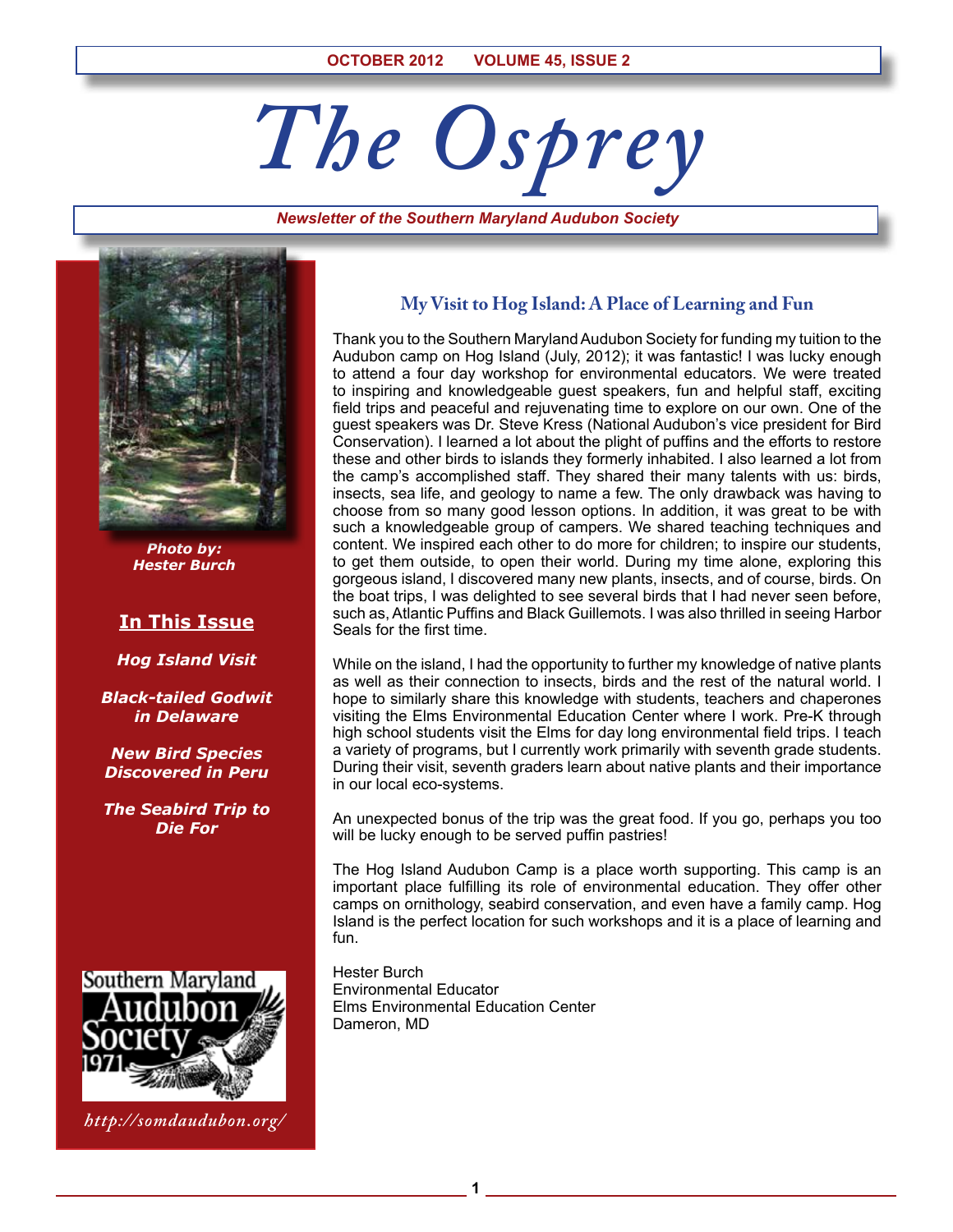# **Black-tailed Godwit in Delaware by Tyler Bell**

Jane was off for the day and I had taken the day off on Friday, July 20. I was on the computer when an email arrived from DE-Birds relaying that Bruce Peterjohn had found a Black-tailed Godwit at Prime Hook Beach Road. We threw a bunch of optics into the car and ran out the door without checking the exact location. Another Black-tailed Godwit had been found at Prime Hook NWR in 1994 while we were working our first American Birding Association convention in Minot, ND and it was gone by the time we returned.

We arrived at Broadkill Marsh on the south end of Prime Hook NWR and were surprised to find no birders. We called a friend who told us we were at the wrong location. By the time we got to Prime Hook Beach Road, we had missed the bird by 30 minutes. D'oh! We had set a deadline of 7 pm to leave and when it was obvious that rain was moving in around 6:30, we decided to leave. We saw Ron and Carol Gutberlet coming in the other direction and when we tried to stop to chat, the car kept going before it finally slowed. We backed up and chatted then went very slowly down the road to a safe spot and parked. I checked the brake fluid reservoir and it was empty. I poured brake fluid into the reservoir and pumped the pedal and felt resistance. When I looked under the car, you could see fluid dripping. Uh oh. At that hour on a Friday it was going to be almost impossible to find a repair shop open. We drove as safely as we could down the coastal highway and noted all auto repair shops were closed. We pulled into Walmart and asked for a phone book at customer service and found a hotel nearby at "only" \$100 a night. Most are almost double that on beach weekends in the summer.

First thing Saturday morning, we were at the auto repair place and the brake line between the rear wheels had rotted through. They fixed it in no time and since we were only 10 miles from the Godwit spot, we went back. Lots of birders there this time then suddenly people were jumping into cars. The bird was at Fowler's Beach Road! By then we knew a shortcut which most people were unaware of. We arrived before most and were able to find one of the few remaining parking spots. Our friend Dan, who we had called the day before, was already there with the bird in his scope. Success! After a few minutes, it lifted up and flew across the road to the south side giving us much closer views. Then, it took off flying to the south never to be seen again.

So, a rotten brake line that broke turned out to be an inconvenience but had we seen the bird the day before, we would have been on the way home on Rt. 50 in heavy traffic when our brakes would have failed. It could have ended so much worse. Nobody got hurt and we got a lifer!



**Black-tailed Godwit Photo by: Andreas Trepte**

# **Help Support Scholarships**

The SMAS Board of Directors recently made a difficult decision. We find that we can only fund one educator scholarship this year. Though difficult, we found it to be a fiscally responsible decision. Please help support the SMAS fundraising efforts this year so that we may once again offer this important opportunity to two Southern Maryland educators next year. Watch for opportunities to support our education and conservation efforts in The Osprey. If you have any ideas for fundraising or are interested in a fundraising committee position, please contact Mike Callahan, SMAS President, at raptorsrulemc@gmail.com

| HELP SMAS PROVIDE SCHOLARSHIPS FOR EDUCATORS ON HOG ISLAND, MAINE                                                     |  |  |  |  |  |  |  |
|-----------------------------------------------------------------------------------------------------------------------|--|--|--|--|--|--|--|
| DONATION FOR THE SCHOLARSHIP FUND (tax deductible)                                                                    |  |  |  |  |  |  |  |
| Amount:<br>Your name:<br>Your address:                                                                                |  |  |  |  |  |  |  |
|                                                                                                                       |  |  |  |  |  |  |  |
| Mail to: Southern Maryland Audubon Society P.O. Box 181, Bryans Road, Maryland 20616<br><b>Attn: Scholarship Fund</b> |  |  |  |  |  |  |  |
|                                                                                                                       |  |  |  |  |  |  |  |

**2**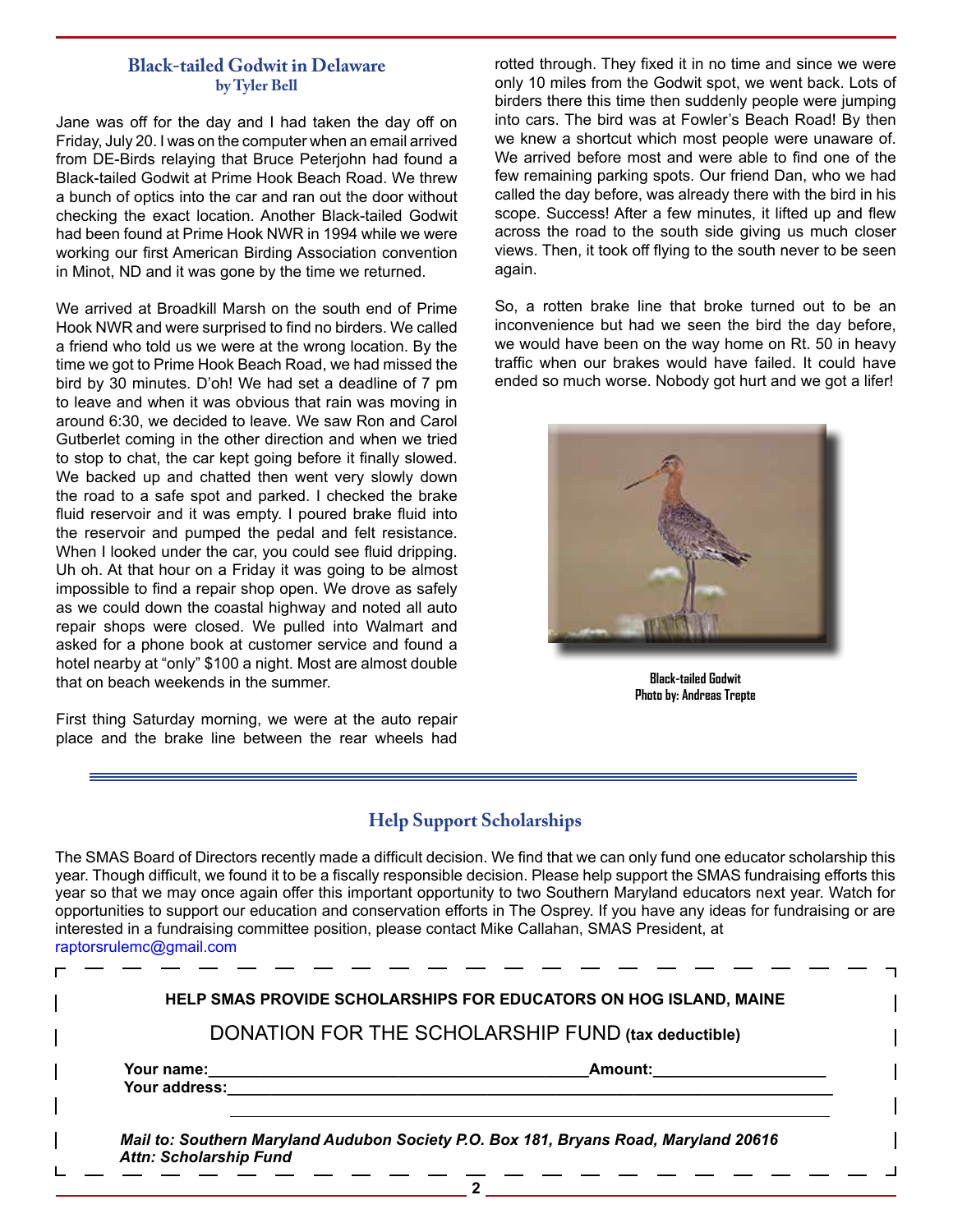Thanks to everyone who came out for the Texas Roadhouse fundraiser night on September 5th. It was great to see so many SMAS members. Although we are still awaiting the final total, our first fundraiser of this type was a great success! Don't miss our next fundraiser night at Chick-fil-a on October 23rd!



*will receive 10% of all sales from these two hours!*

# **New Bird Species Discovered in Peru The Cornell Lab of Ornithology**

Ithaca, NY—A colorful, fruit-eating bird with a black mask, pale belly, and scarlet breast—never before described by science—has been discovered and named by Cornell University graduates following an expedition to the remote Peruvian Andes. The Sira Barbet (Capito fitzpatricki) is described in a paper published in the July 2012 issue of The Auk, the official publication of the American Ornithologists' Union.

Download a PDF of the paper: http://tinyurl.com/sirabarbet

The new species was discovered during a 2008 expedition led by Michael G. Harvey, Glenn Seeholzer, and Ben Winger, young ornithologists who had recently graduated from Cornell at the time. They were accompanied by coauthor Daniel Cáceres, a graduate of the Universidad Nacional de San Agustín in Arequipa, Peru, and local Ashéninka guides.

The team discovered the barbet on a ridge of montane cloud forest in the Cerros del Sira range in the eastern Andes. Steep ridges and deep river gorges in the Andes produce many isolated habitats and microclimates that give rise to uniquely evolved species. Mike Harvey was first to see the new species on October 8, 2008: "It was sitting about 60 feet up on a bare branch," says Harvey. "At first we thought it was the Scarlet-banded Barbet (Capito wallacei), but the more we looked at it, the more we saw obvious differences in its plumage."

Though clearly a sister species of the Scarlet-banded Barbet, the Sira Barbet is readily distinguished by differences in color on the bird's flanks, lower back, and thighs and a wider, darker scarlet breast band. By comparing mitochondrial DNA sequences of the new barbet to DNA sequences of its close relatives in the genus Capito, the team secured genetic evidence that this is indeed a new species in the barbet family (Capitonidae). The genetic work was done by co-author Jason Weckstein at The Field Museum in Chicago.

The team chose the scientific name of the new species, Capito fitzpatricki, in honor of Cornell Lab of Ornithology executive director Dr. John W. Fitzpatrick, who discovered and named 7 new bird species in Peru during the 1970s and '80s. "Fitz has inspired generations of young ornithologists in scientific discovery and conservation," says Ben Winger. "He was behind us all the way when we presented our plan for this expedition."

Note: Michael G. Harvey is currently pursuing a PhD at Louisiana State University, Glenn Seeholzer is in the PhD program at Louisiana State University, and Ben Winger is in the PhD program at the University of Chicago.

Media Contact: Pat Leonard, (607) 254-2137, pel27@cornell.edu



**Sira Barbet Photo by: Michael G. Harvey**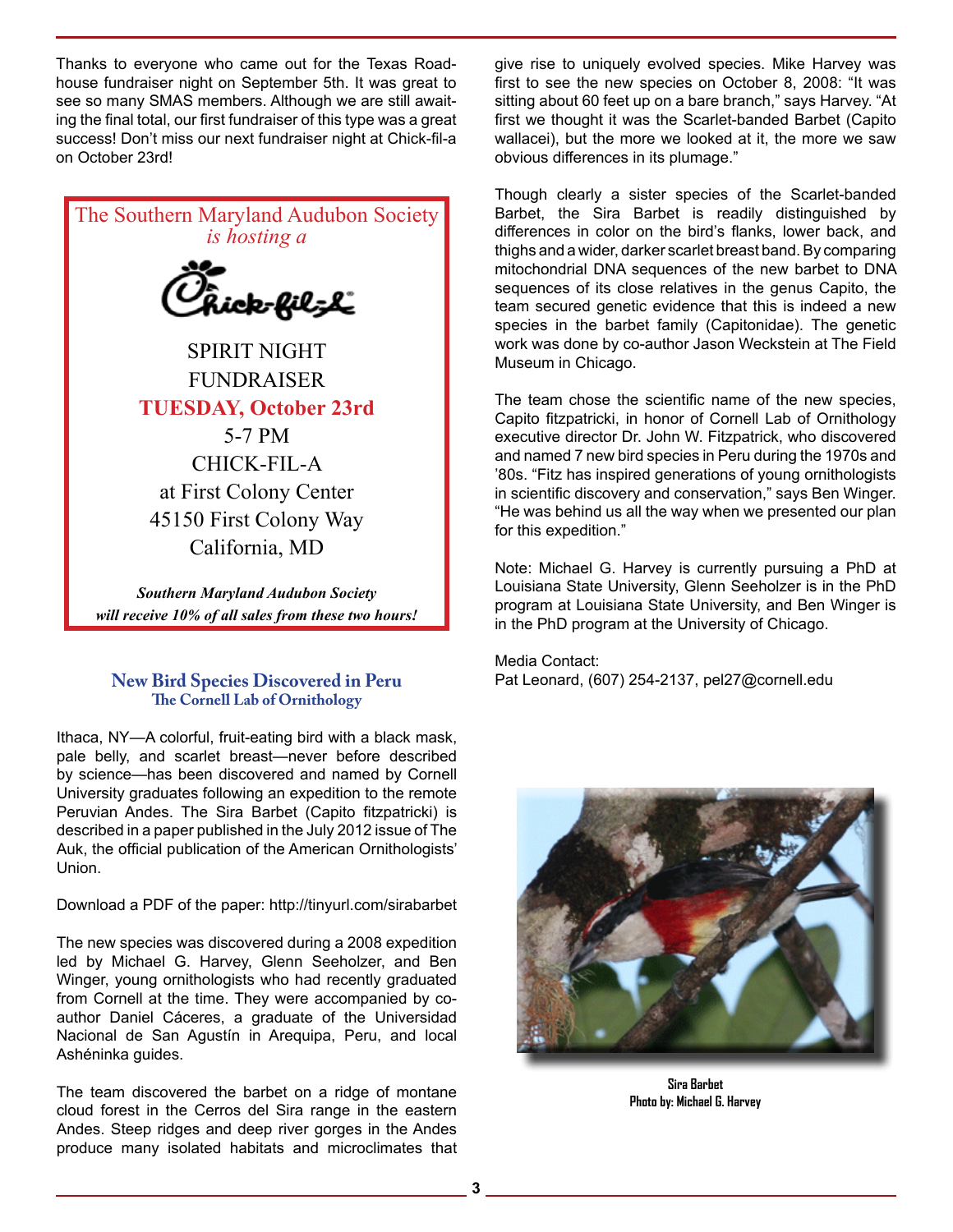# **The Seabird Trip to Die For 1**

Normally when I think about pelagic birding (birding out at sea) I conjure up horrible scenes of rolling rough seas, cold weather, poor visibility, vomiting , and just a bad time. Even so, I have gone on pelagic trips since 1978 looking for the group of birds that spend most of their time at sea. The birders that do this are a strange breed. We suffer all kinds of discomforts for just a poor view of storm-petrels, shearwaters, alcids, rare gulls and terns, jaegers, or even better, an albatross. It's a tough way to bird, expensive, and hard on the body, but if you want to see some of these seadwelling animals you have to pay the price.

On Friday August 24 at 11 PM, a group of about 40 pelagic birders boarded the 105 foot boat, The Thelma Dale IV, in Lewes, Delaware and prepared to head out to the Gulf Stream about 60 miles offshore in Maryland waters. The gulfstream is warm, deep water that attracts much marine wildlife including these pelagic birds. The trip out was a bit rough with 5 to 7 foot seas. A few of the inexperienced began to chum (vomit) before dawn. Just before dawn, the leader, Paul Guris and his crew, began to put down an animal oil slick. The pungent odor of this oily substance attracts the Storm-Petrels, normally Wilson's Storm-Petrels , which then lures other birds toward the slick. Wilson's is one of the most abundant bird species in the world even though most land birders have never seen one.

As the day began, the lazy ones began to take up their binoculars, and now, more common than in the past, cameras and lenses. We headed out from our sleeping benches to see what the day would bring. You need to get up early to see some of the more uncommon to rare storm-petrels like Leach's and Band-rumped. Much to our delight, just before the sun broke the horizon, calls came from the several spotters that Paul had hired, that Bandrumps were present. We rushed to the bow (the front of the boat), quickly aiming binos and camera lenses at the flying critters. Poor light and overcast skies required pushing the digital cameras beyond what would produce good quality images, but we could get identifiable images that were not too blurry. Remember you are on a boat that is moving, the bird is flying, and you are trying to stand still in 5 to 7 foot waves. Some of the images from the day are attached.

The Band-rumps were soon followed by Leach's, my nemesis pelagic bird for photos. I got reasonable images of both species and began to think this is a great trip so far. As the daylight began to make faster shutter speeds possible, Great, Audubon's, and Cory's Shearwaters showed up to munch on the chum. I became more hopeful. At about 7:13 AM a shout rang out. Jaeger on the port (left) side! With poor light and my ailing eyesight, I could not see a jaeger (mostly a dark bird). Shortly thereafter, Paul Guris began to scream. When Paul screams, you pay attention. Last time I heard Paul scream he said Cape Verde Shearwater (which was the second North American record and first Maryland record). This time - Herald Petrel !!!!

The electricity shot through the seasoned sailors since we knew this was a first record for Maryland. Cameras fired away as the dark Herald Petrel continued to fly toward the boat. This petrel, sometimes called Trinidade Petrel, is more often found in the south Atlantic. The bird, as the picture shows, is mostly dark, like a Sooty Shearwater, with light patches on the underside of the primaries. The bird stayed around long enough for all those not too sick to see it on its brief visit. To our pleasure, the bird turned and returned to the slick, bringing on more looks, images, and high fives.

I have 393 species on my Maryland life list, and new species are few and far between. A new state record was very satisfying. How could this get better? Well, wait a few minutes, and listen for Paul to scream again – Blackcapped Petrel!!! What, two new state birds on the same day, in the same hour? The fact that this was perhaps the third state record did not lessen the electricity. Binos up and staring, lenses/cameras firing away once again. Soon a second Black-capped Petrel flew by the boat, and all got good looks, many images, and there were more high fives.

What's next? Shortly after 8 AM someone yelled "Tern on the starboard (right) side." (I don't know why it is called starboard.) Close inspection of this sadly distant bird proved it to be an immature Arctic Tern. The bird was flying directly at the boat at 2 O'Clock – imagine the boat as a clock and the bow is 12. The few shots I got were not adequate to identify the bird to species as the bird evaporated into the clouds.

After an incredibly productive morning in Maryland waters we started heading north to the Delaware boundary. Mostly exhausted and heading for the evil empire of Delaware (which some don't list in), we went inside for food, drink, and to look at our images. I had not come to a full rest when the screams went out again - White-faced Storm-Petrel. Ed Boyd, and a few hardy sailors, had refused to come in from the elements. They stood watch at the bow while we were inside and had a great find. When the alarm rang, a mad rush ensued as most of the birders were crushing each other in the front trying to see this dainty gray and white bird that does not fly, but dances on the water. Paul spent much effort to his credit to help me and my bad eyes see this animal. Eventually I got shots and saw the bird (thank you Paul). Since this was Ed's first in the state, he was very much pleased to have found it and shared it with his fellow sailors.

Why so many rare seabirds on this trip? Michael O'Brien, a professional birder I know, had remarked recently that the Gulf Stream was closer to shore this year than in many years. Maybe the serious drought, global warming, who knows, but these species feed in the Gulf Stream and we got lucky. Something caused these animals to wander much further north that day much to our delight. I wondered aloud if we were in North Carolina where these species are more common than in Maryland, but Paul and the GPS unit assured me I was in Maryland.

*continued on page 5*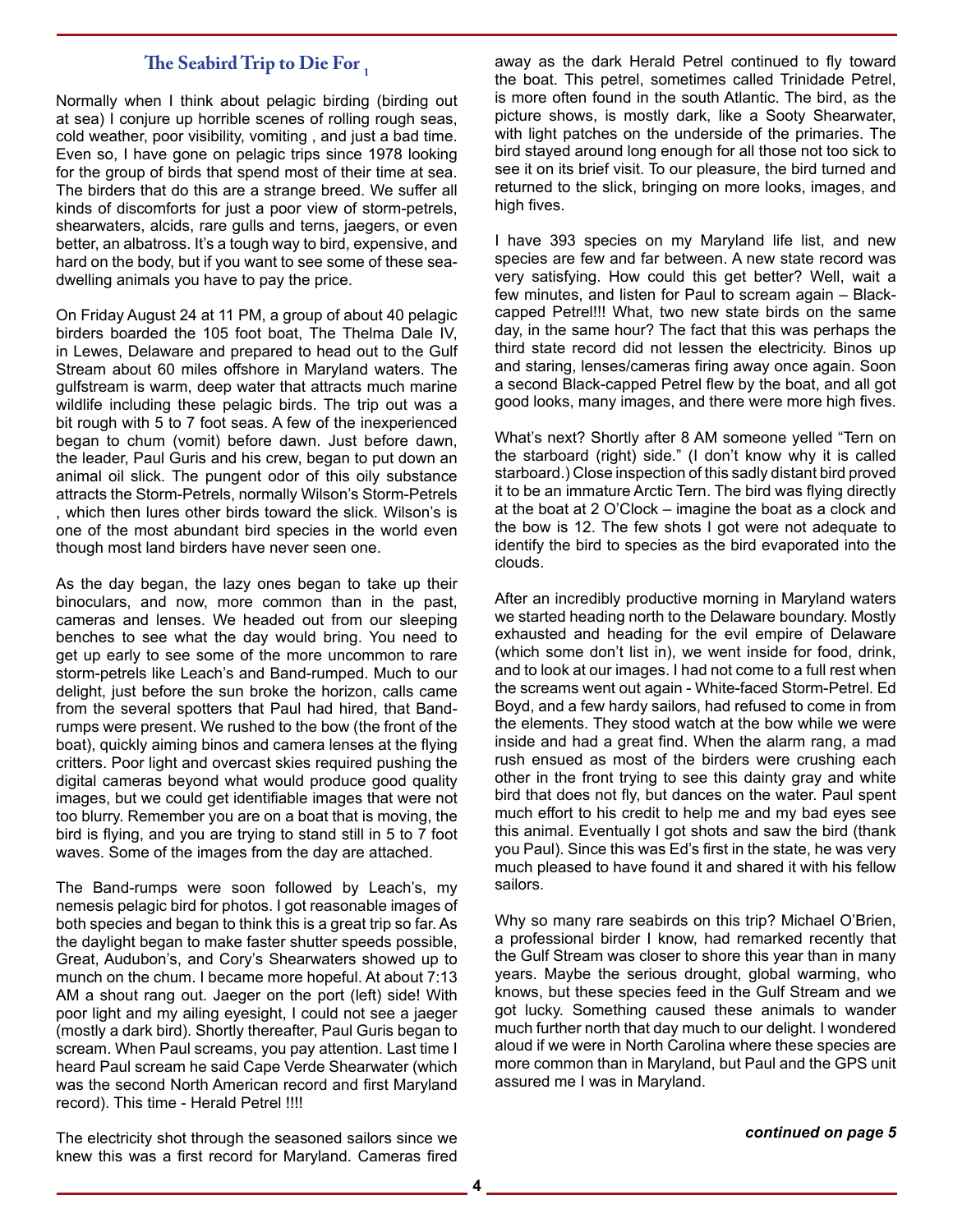I took the opportunity to needle Paul since my target bird, South Polar Skua, had yet to be seen, and it was now after 8:30 AM. Paul shot back – "Never satisfied, are you Jett". We never did find a South Polar Skua, so I guess I will have to sail again next August with See-life Paulagics. Maybe on the next trip I will find my elusive Skua.

We did find some other good seabirds after we passed into Delaware like Long-tailed Jaeger, Bridled Tern, and Manx Shearwater, but I went to sleep. What an incredible trip.

Good birding. George Jett gmjett@comcast.net www.georgejett.net

1. A reference that will be useful and cheap to study these species is The Sibley Field Guide to Birds of Eastern North America by David Allen Sibley, Alfred A Knopf, Inc.; 2003.



**Herald (Trinidade) Petrel Photo by: George Jett**

# **WELCOME, NEW MEMBERS!**

Eileen Beitzell, Mechanicsvlle L. A. Condle, Lexington Park Linda Davis, Fort Washington Jerome Kuehnle, Drayden Raymond A. Lepesqueu, Fort Washington Ms. Mamie P. Marable, Clinton Julie Pearson, Waldorf Anna Peck, Waldorf

# **FOSTER PARENTS NEEDED**



Southern Maryland Audubon Society sponsors the banding of nestling birds of prey, or raptors, with serially numbered aluminum bands in cooperation with the Bird Banding Laboratory of the U. S. Department of the Interior, as part of our bird research and conservation

activities in Southern Maryland. Limited numbers of Osprey and Barn Owl nestlings become available each year for adoption. The gift of \$10 for an Osprey adoption, or of \$25 for a Barn Owl adoption, contributes to a special fund for the support of raptor research and raptor conservation projects. The foster parent receives:

- A certificate of adoption with the number of the U. S. Department of the Interior band, and the location and date of the banding.
- Information on the ecology and migration patterns of the species, photo of a fledgling, and any other information on whereabouts or fate of the bird that may be available.

### **Interested?**

Here's how to become a foster parent of an Osprey or a Barn Owl. Send \$10.00 for each Osprey, \$25 for each Barn Owl, or \$35 for each American

Kestrel to:

**Melissa Boyle 10455 Point Lookout Road Scotland, MD 20687**



# *ADOPT A RAPTOR*

\_\_\_\_\_\_\_\_\_\_\_\_\_\_\_\_\_\_\_\_\_\_\_\_\_\_\_\_\_\_\_\_\_\_\_\_\_\_\_\_\_\_\_\_

\_\_\_\_\_\_\_\_\_\_\_\_\_\_\_\_\_\_\_\_\_\_\_\_\_\_\_\_\_\_\_\_\_\_\_\_\_\_\_\_\_\_\_\_

Name:\_\_\_\_\_\_\_\_\_\_\_\_\_\_\_\_\_\_\_\_\_\_\_\_\_\_\_\_\_\_\_\_\_\_\_\_\_\_\_

Address:

I wish to adopt (check one):  $($ # of) Osprey, \$10.00 each (# of) Barn Owl, \$25.00 each (# of) American Kestrel, \$35.00 each

Amount Enclosed:\_\_\_\_\_\_\_\_\_\_\_\_\_\_\_\_\_\_\_\_\_\_

**Make checks payable to: Southern Maryland Audubon Society**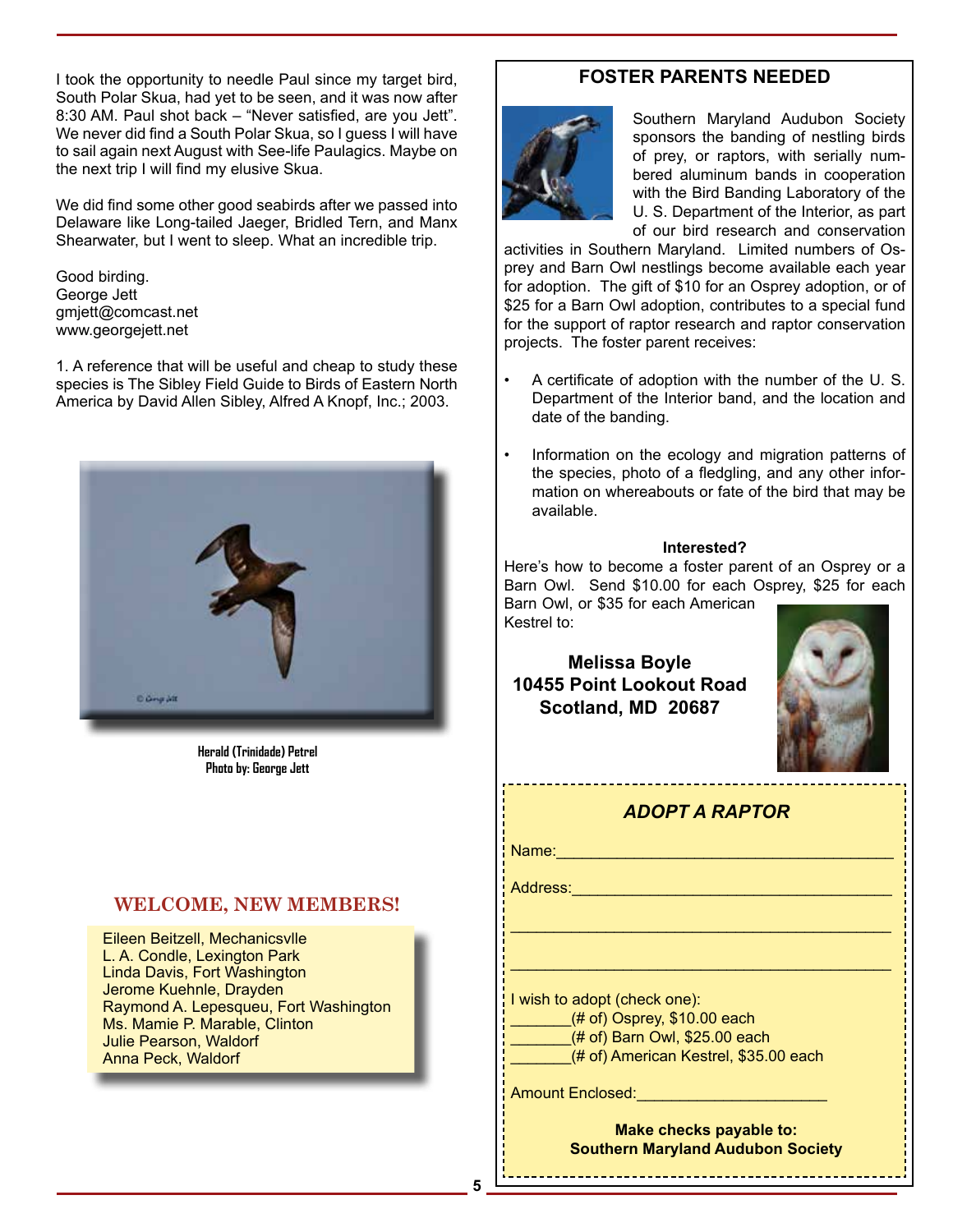#### **KILLER KITTIES**

Cat predation on birds and small mammals is probably worse than you thought.

Last month, The Wildlife Society and the American Bird Conservancy suggested that nearly a third of all free-roaming house cats are capturing and killing wildlife, resulting in an estimated loss of 4 billion animals per year, including at least 500 million birds. This number far exceeds previous estimates.

This information was derived from a study conducted by researchers at the University of Georgia in partnership with the National Geographic Society's Crittercam program. Local cat owners near Athens, Georgia, volunteered 60 of their outdoor house cats for the experiment in exchange for free health screenings for their pets. The cameras recorded the cats' outdoor activities during all four seasons of the year, averaging five to six hours of outside time every day.

"The results were certainly surprising, if not startling," said Kerrie Anne Loyd of the University of Georgia, who was the lead author of the study. The researchers found that about 30 percent of the sampled cats were successful in capturing and killing prey. Those cats averaged about one kill for every 17 hours spent outdoors, or 2.1 kills per week. What was also surprising was that less than a quarter of the cats brought their kills back home. The range of prey species was broad, too, including birds, lizards, voles, chipmunks, frogs, and small snakes.

The finding that cats would bring back under a quarter of their kills to the residence of their owners actually coun-

ters previous studies that have attempted to measure the impacts of domestic cats on wildlife. Earlier estimates of a billion birds and animals per year were based on dead animals that the cats would bring home. The KittyCams showed that almost half of the time cats would leave the prey at the capture site and slightly over a quarter were eaten and never brought home.

This University of Georgia study does not take into consideration the impacts of the estimated 60 million feral cats that roam the United States. This fact alone, suggests that the killing fields out there are huge!

Finally, the University of Georgia researchers also found that the house cats were engaging in risky activity outdoors such as crossing busy roads, entering tiny crawlspaces, and interacting with potentially diseased stranger cats.

A brochure for cat owners, designed to address both risky feline behavior and the high rate of wildlife predation, was developed by researchers and can be viewed here: www.kittycams.uga.edu/other/kittycamsbrochure.pdf

For more details from the American Bird Conservancy and The Wildlife Society, see here: www.abcbirds.org/newsandreports/releases/120806.html

Birding Community E-bulletin Paul J. Baicich 410-992-9736 paul.baicich@verizon.net

You can access past E-bulletins on the National Wildlife Refuge Association (NWRA) website: www.refugenet.org/birding/birding5.html

#### MEMBERSHIP APPLICATION

| □ Please enroll me as a member of the Audubon Family and the Southern Maryland Audubon Society. I will receive the chapter |
|----------------------------------------------------------------------------------------------------------------------------|
| newsletter, The Osprey, and all my dues will support environmental efforts in Southern Maryland.                           |

 Please enroll me as a member of the **National Audubon Society**. My membership will also include membership in the Southern Maryland Audubon Society. I will receive National's *Audubon Magazine*, the chapter newsletter, and support national and local environmental causes. A fraction of my dues will be returned to the local chapter.

| Name                                                                                                                                                |                                                                      | Address |        |                                                                                                    |              |  |  |  |  |
|-----------------------------------------------------------------------------------------------------------------------------------------------------|----------------------------------------------------------------------|---------|--------|----------------------------------------------------------------------------------------------------|--------------|--|--|--|--|
| City                                                                                                                                                | State Zip                                                            |         |        |                                                                                                    |              |  |  |  |  |
| do NOT<br>I DO.<br>wish to receive The Osprey electronically. My e-mail address is:<br>(electronic delivery saves SMAS printing and mailing costs.) |                                                                      |         |        |                                                                                                    |              |  |  |  |  |
| <b>Chapter-Only Dues (new/renewal)</b><br>Make check payable to Southern Maryland Audubon Society                                                   |                                                                      |         |        | National Dues, Make check payable to<br>National Audubon Society -- Chapter code #C9ZL000Z         |              |  |  |  |  |
| $\Box$                                                                                                                                              | Individual/Family<br>1yr \$20 2yr \$38 3yr \$56                      |         | ⊔<br>◻ | Introductory Offer - 1 year<br>Senior/Student                                                      | \$20<br>\$15 |  |  |  |  |
| □                                                                                                                                                   | 1yr \$15 2yr \$28 3yr \$42<br>Senior/Student                         |         |        |                                                                                                    |              |  |  |  |  |
| $\Box$                                                                                                                                              | Individual Lifetime Membership<br>\$500<br>\$250<br>Senior (over 62) |         |        | Mail to: Southern Maryland Audubon Society, Attn: Membership<br>P.O. Box 181 Bryans Road, MD 20616 |              |  |  |  |  |